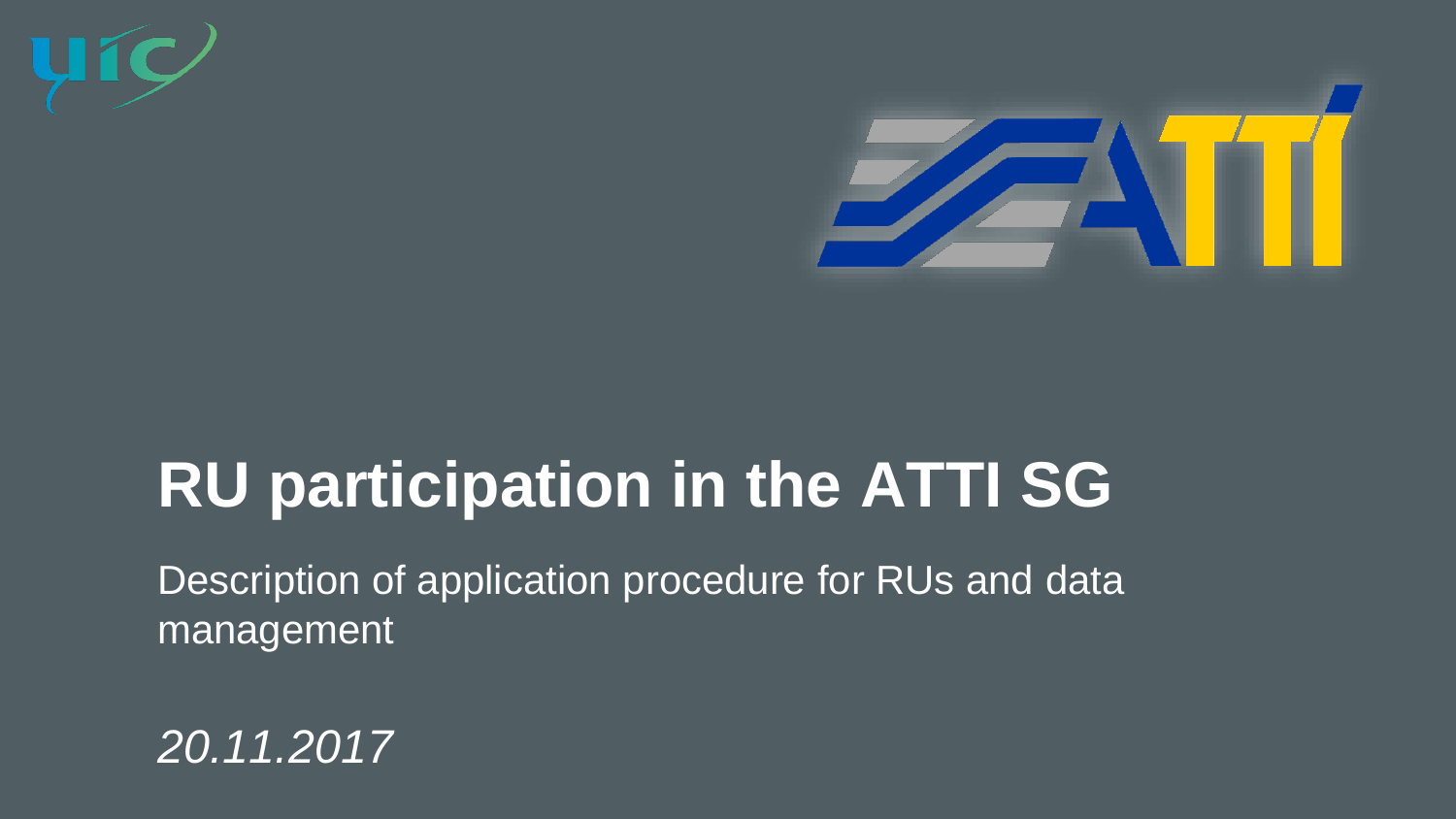# **Initial briefing on ATTI for RUs**

## > **The initial briefing can be found here:**

- <http://www.uic.org/atti/>
- Information letter from ATTI SG Chairman
- List of RUs participating in ATTI

### > **For further information, or to register your interest in participating, please email:**

[ATTI@uic.org](mailto:ATTI@uic.org)

## > **UIC will then send you the following documents:**

- RU checklist
- ATTI SG Internal Regulations, with Appendix 1
- ATTI Agreement, with Appendices

 $\mathbf{U}$ í $\mathbf{C}$ 

2 04.09.2017 RU participation in the ATTI SG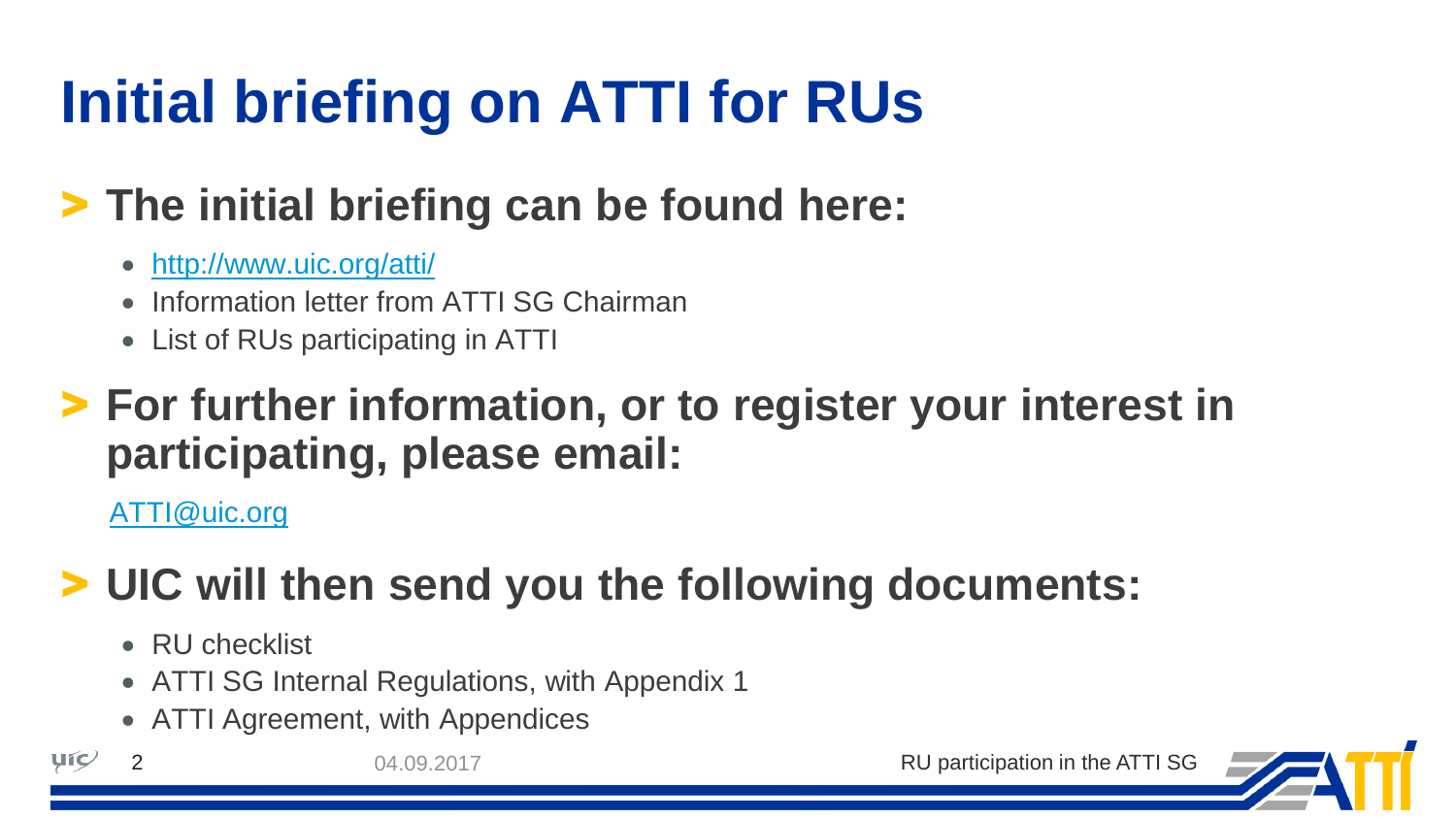# **Review by RU and decision to participate**

#### > **Prerequisites for ATTI membership:**

- Safety Certificate Parts A and B (for each country)
- Certified SMS in accordance with Directive 2004/49/EC
- GCU membership for each RU
- UIC company code (available to non-UIC members also) <http://www.uic.org/rics/>

### > **ATTI members' responsibilities:**

- Compliance with the terms of the Internal Regulations and the ATTI Agreement
- Payment of annual membership fee (approx.  $\epsilon$ 1,800)

#### > **Following decision on membership:**

Completion of:

- Appendix 1 to the Internal Regulations
- ATTI Appendix 1 to the RU checklist
- Appendix 9 to the ATTI Agreement (form may not be modified)

**u**ic

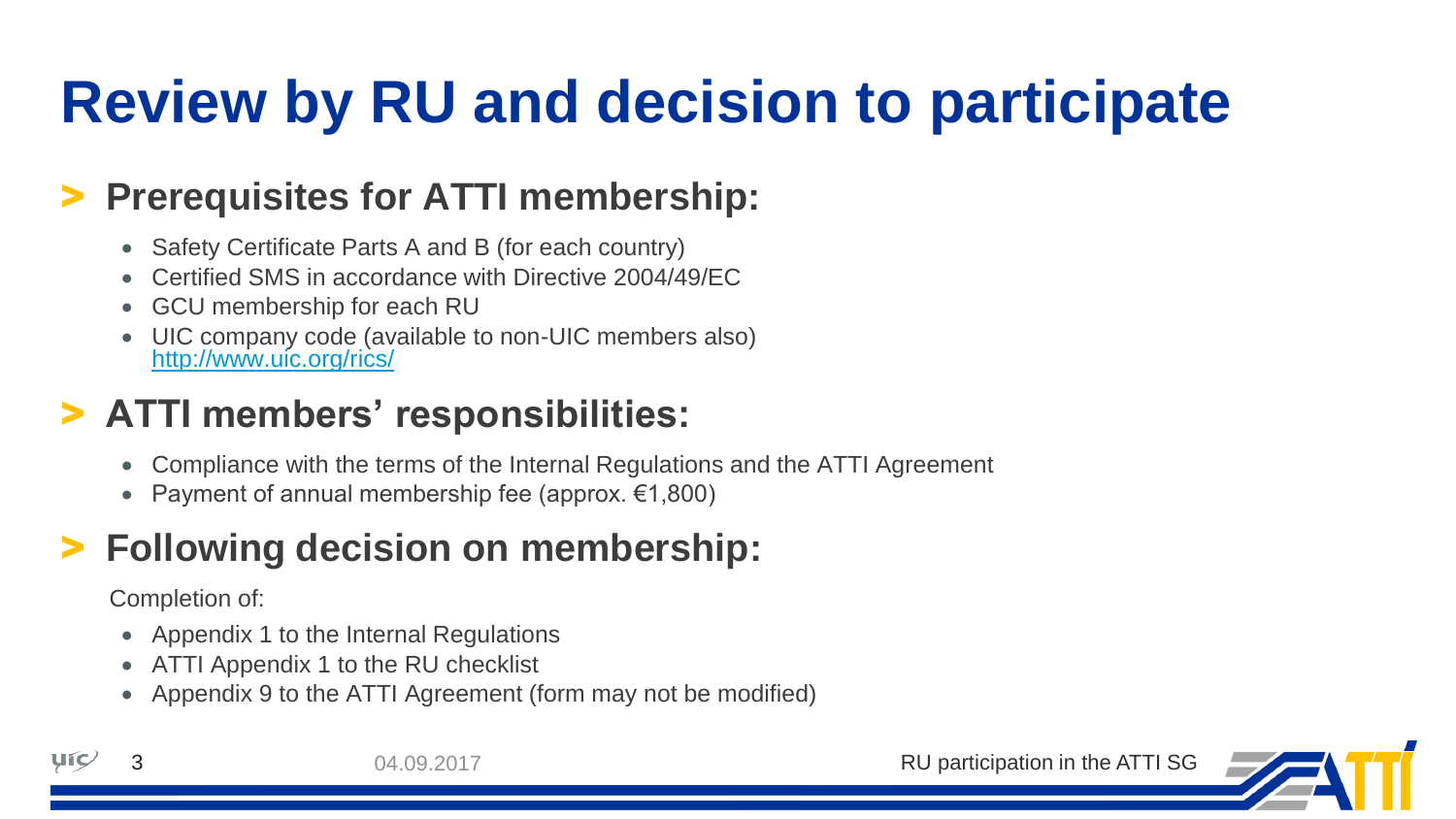### **Appendix 1 to the Internal Regulations (list of ATTI RU representatives to the General Assembly)**

uic

- > **All RU representatives listed in these tables may be granted read access to the ATTI Extranet on request [\(http://extranet.uic.org/](http://extranet.uic.org/)).**
- > **The individuals included on the list are invited to the General Assembly and are eligible to vote on behalf of the RU.**
- > **The completed list should be sent to ATTI@uic.org and must be kept up to date by the RU. The RU is responsible for maintaining up-to-date data.**

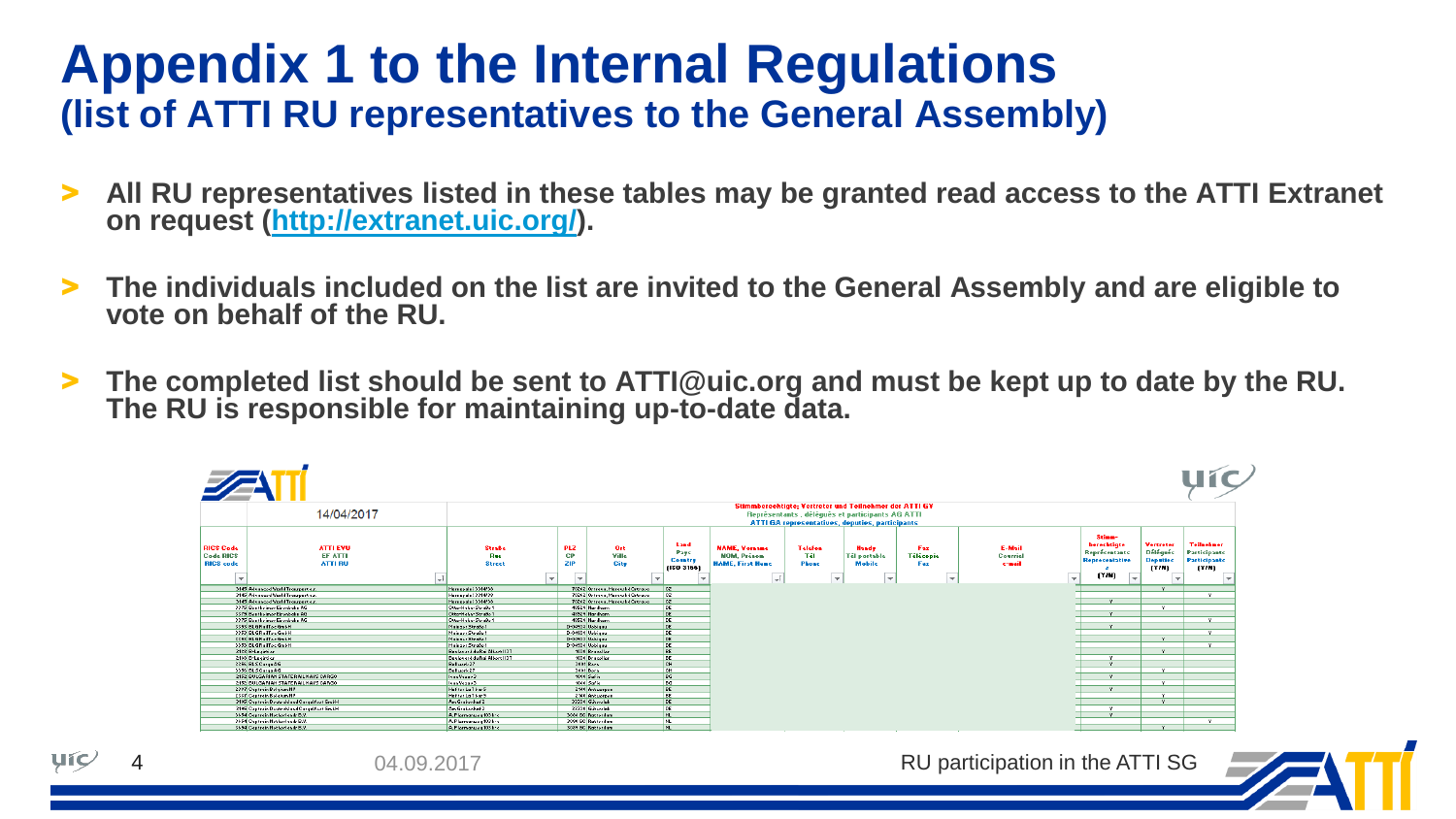### **Appendix 9 to the ATTI Agreement (list of ATTI RU points of contact)**

uíc

- > **All RU representatives listed in these tables may be granted read access to the ATTI Extranet on request [\(http://extranet.uic.org/\)](http://extranet.uic.org/).**
- > **RU representatives indicated with a "Y" in the "Contract text" column in Appendix 9 also have write permission for their RU's folder.**
- > **The completed list should be sent to ATTI@uic.org and must be kept up to date by the RU. Please send updates to [ATTI@uic.org.](mailto:ATTI@uic.org) The RU is responsible for maintaining up-to-date data.**

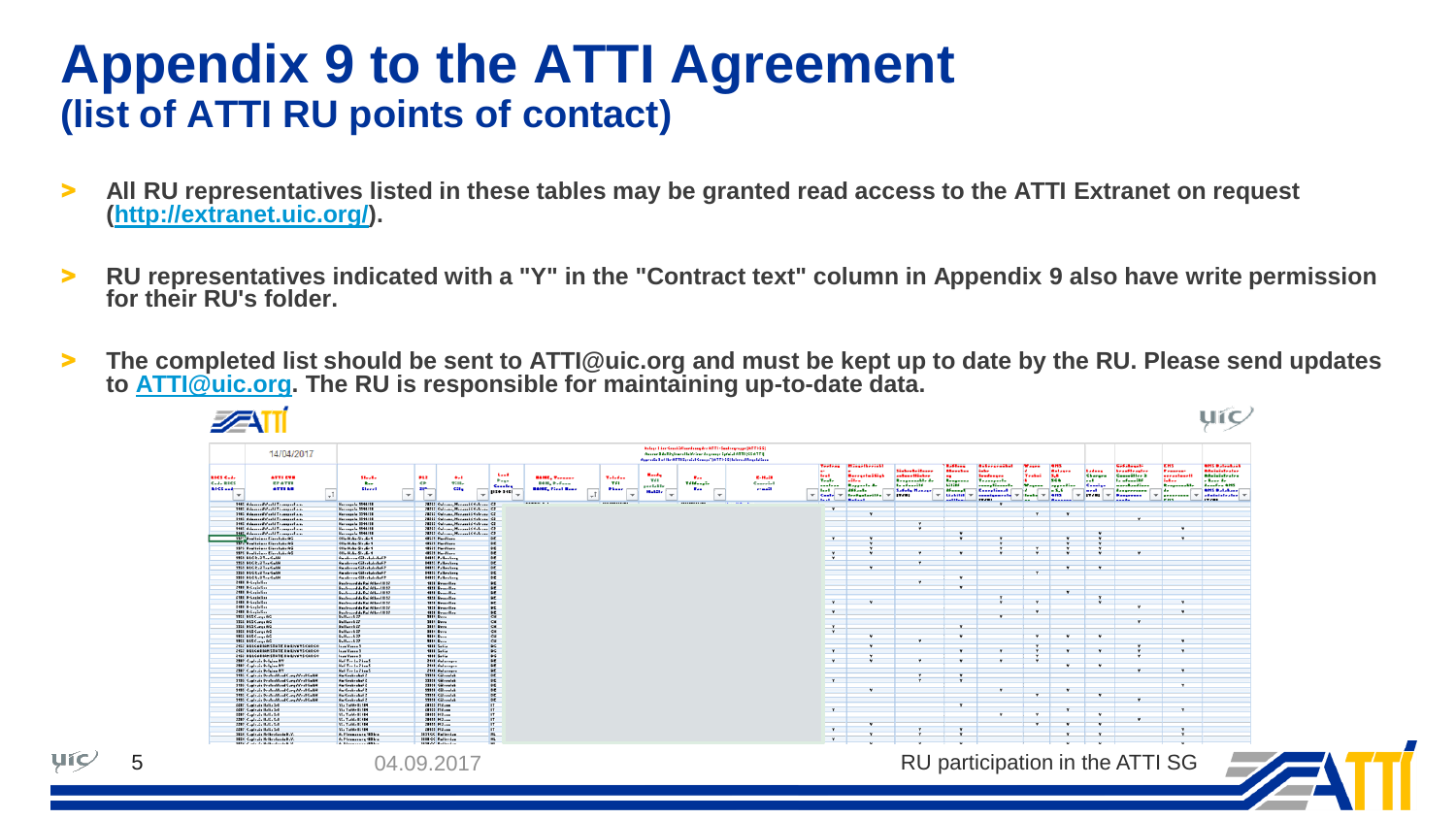# **Create RU checklist**

- > **Name of RU**
- > **Safety certificate Part A**
- > **Safety certificate Part B**
- > **Complete details of SMS and wagon inspector**

|                                  | Anlage 1 ATTI                                                                                                                                                                                                                                                                |
|----------------------------------|------------------------------------------------------------------------------------------------------------------------------------------------------------------------------------------------------------------------------------------------------------------------------|
|                                  | <b>Rail Cargo Austri</b><br><b>RCA Checkliste</b><br><b>Rail Carteo Group</b>                                                                                                                                                                                                |
| Name des EVU:                    | Rail Cargo Austria                                                                                                                                                                                                                                                           |
| Kurzzeichen:                     | <b>RCA</b>                                                                                                                                                                                                                                                                   |
| Straße:                          |                                                                                                                                                                                                                                                                              |
| Postleitzahl/ Ort:               |                                                                                                                                                                                                                                                                              |
| Land:                            | Austria                                                                                                                                                                                                                                                                      |
|                                  |                                                                                                                                                                                                                                                                              |
| <b>AVV</b> Mitalied:             | ja X nein                                                                                                                                                                                                                                                                    |
| Bemerkung:                       | Teilnahme an der Vereinbarung nur als AVV- Mitglied (EVU) möglich!                                                                                                                                                                                                           |
|                                  |                                                                                                                                                                                                                                                                              |
|                                  | VERORDNUNG (EG) Nr. 653/2007 DER KOMMISSION vom 13. Juni 2007                                                                                                                                                                                                                |
| Ländern.                         | für Sicherheitsbescheinigungen gemäß Artikel 10 der Richtlinie 2004/49/EG des Europäischen<br>Parlaments und des Rates und zur Gültigkeit von gemäß der Richtlinie 2001/14/EG des<br>Europäischen Parlaments, oder analoge Anforderungen von Aufsichtsbehörden der nicht EU- |
| Sicherheitsbescheinigung Teil A: |                                                                                                                                                                                                                                                                              |
| Aktenzeichen:                    | AT 11 2009 0004 / FN 248731                                                                                                                                                                                                                                                  |
| ausgestellt von:                 | Bundesministerium für Verkehr, Innovation und Technologie                                                                                                                                                                                                                    |
|                                  | oder nationale Anforderungen von Behörden der nicht EU-Staaten:                                                                                                                                                                                                              |
|                                  |                                                                                                                                                                                                                                                                              |
| <b>Land 1: Austria</b>           |                                                                                                                                                                                                                                                                              |
| Sicherheitsbescheinigung Teil B: |                                                                                                                                                                                                                                                                              |
| Aktenzeichen:                    | AT 12 2009 0004 / FN 248731a                                                                                                                                                                                                                                                 |
| ausgestellt von:                 | Bundesministerium für Verkehr, Innovation und Technologie                                                                                                                                                                                                                    |
|                                  | ja ⊠ nein □<br>SMS gem. EU-Richtlinie 2004/49/EG in jeweils gültige Fassung:                                                                                                                                                                                                 |
| <b>Zahl-</b>                     | 00014/1                                                                                                                                                                                                                                                                      |
| ausgestellt von:                 | Quality Austria                                                                                                                                                                                                                                                              |
| Bemerkungen:                     |                                                                                                                                                                                                                                                                              |
| Wagenmeister                     |                                                                                                                                                                                                                                                                              |

Die Untersuchung der Züge/Wagen wird nach AVV Anlage 9 wird durch eigene Wagenmeister durchgeführt ja ⊠ nein □ ja □ nein ⊠ Die Wagenmeisterleistung wird von externen Dienstleistern durchgeführt Eine Aufzeichnung über die durchgeführten wagentechnischen Behandlungen nach AVV Anlage 9 und Erprobung der Bremsen erfolgt. Die Ausbildung/Unterweisung/ Fortbildung und Überprüfung der Wagenmeister wird nach den nationalen Vorschreibungen durchgeführt.

") haken Sie bitte das entsprechende Kästche RCA CHECKLISTE A1, ATTI 2014-09-24 DOCX



6 04/09/2017 RU participation in the ATTI SG

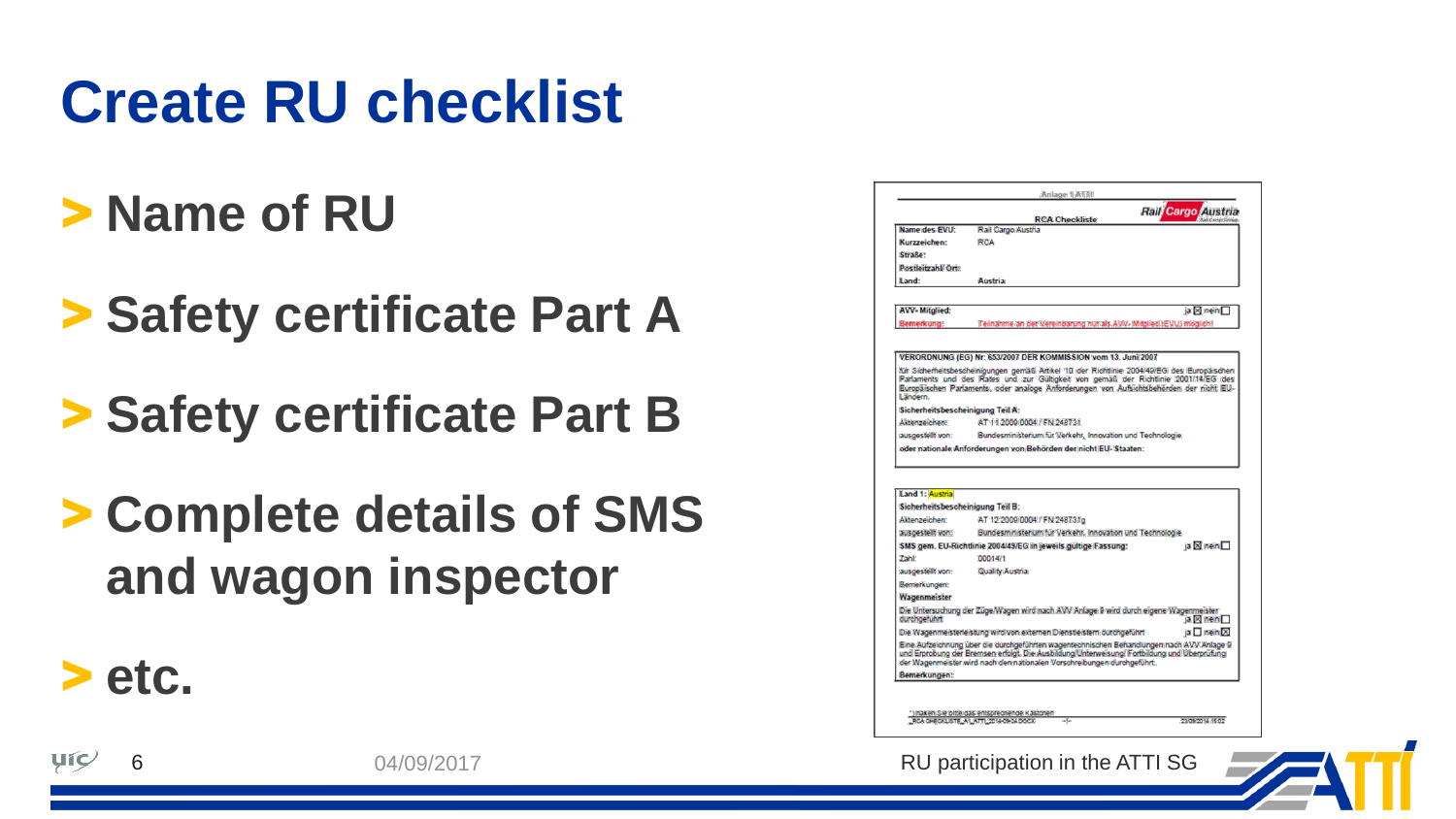# **Apply to UIC**

### > **Apply to join the UIC ATTI Special Group by sending the following:**

RU checklist (in .pdf format, with official company signature) Appendix 1 to the Internal Regulations (in .xlsx format) Appendix 9 to the ATTI Agreement (in .xlsx format) Billing address and VAT number

#### > **Plausibility check performed by UIC**

UIC checks RU's details (GCU membership, Safety Certificate Parts A and B, UIC Company Code)

### > **New RU admitted by UIC:**

RU folder created and RU checklist posted Appendices 1 and 9 posted RU included in "List of RUs participating in ATTI"

uíc

04.09.2017 CHARGE RU participation in the ATTI SG